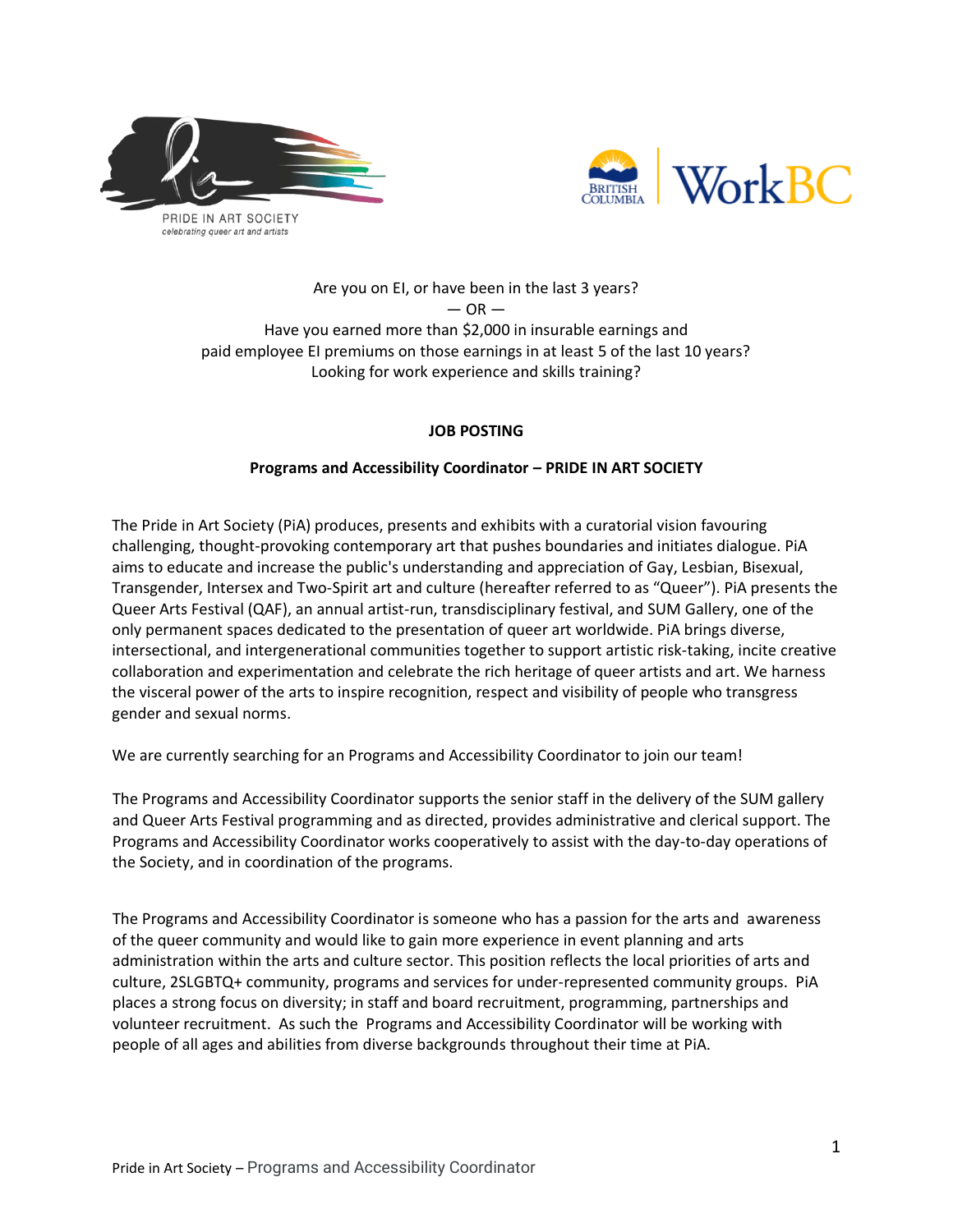#### **Job Responsibilities:**

#### **1. Program and Accessibility Coordination**

- Coordinating and maintaining box office systems and procedures;
- Providing artists, donors, volunteers, and partners and with complimentary tickets and event details;
- Coordinating day-to-day outreach with general public, online and in-person for SUM gallery and QAF programming;
- Coordination of ASL interpreting services;
- Outreach to artists and providing information for gallery events and exhibitions;
- Ongoing development and communication of gallery accessibility strategy;
- Liaising with gallery event partners, artists, and volunteers at online and in-person events;
- Developing and updating gallery accessibility protocols for both online and in-person programs, including ASL translation, COVID-19 safety protocols, and general accessibility accommodations and instructions for the public;
- Assisting with broader programs outreach and accessibility strategies; and,
- Tracking and coordinating box office and audience development statistics and reports.

## **2. General Support:**

- Assisting senior staff as needed;
- Liaising with seasonal/part-time staff, including front-of-house, box office, volunteers and artists;
- Providing research, data and reports as required;
- Providing support at the SUM gallery and Queer Arts Festival; and,
- Maintaining expected confidentiality.

#### **Qualifications and Experience:**

- 1. Education or experience related to Arts Administration, Office Administration and/or Event Coordination;
- 2. Experience (volunteer or paid) in a non-profit setting; and,
- 3. Strong connection to and awareness of the arts and queer communities.

#### **Competencies (demonstrated experience with):**

- 1. Basic office skills;
- 2. Basic computer skills Word, Office, Website, Excel, Data base; and,
- 3. Commitment, independence, initiative, and assertiveness skills.

**Eligibility:** \*Candidates are only eligible if they have established a claim for Employment Insurance (EI) benefits, **or** have had an EI benefit period that ended within the previous 60 months; **or** have earned more than \$2,000 in insurable earnings and paid employee EI premiums on those earnings in at least 5 of the last 10 years, **and** have an Action Plan (AP) that identifies JCP as a reasonable goal to support their occupational goal.